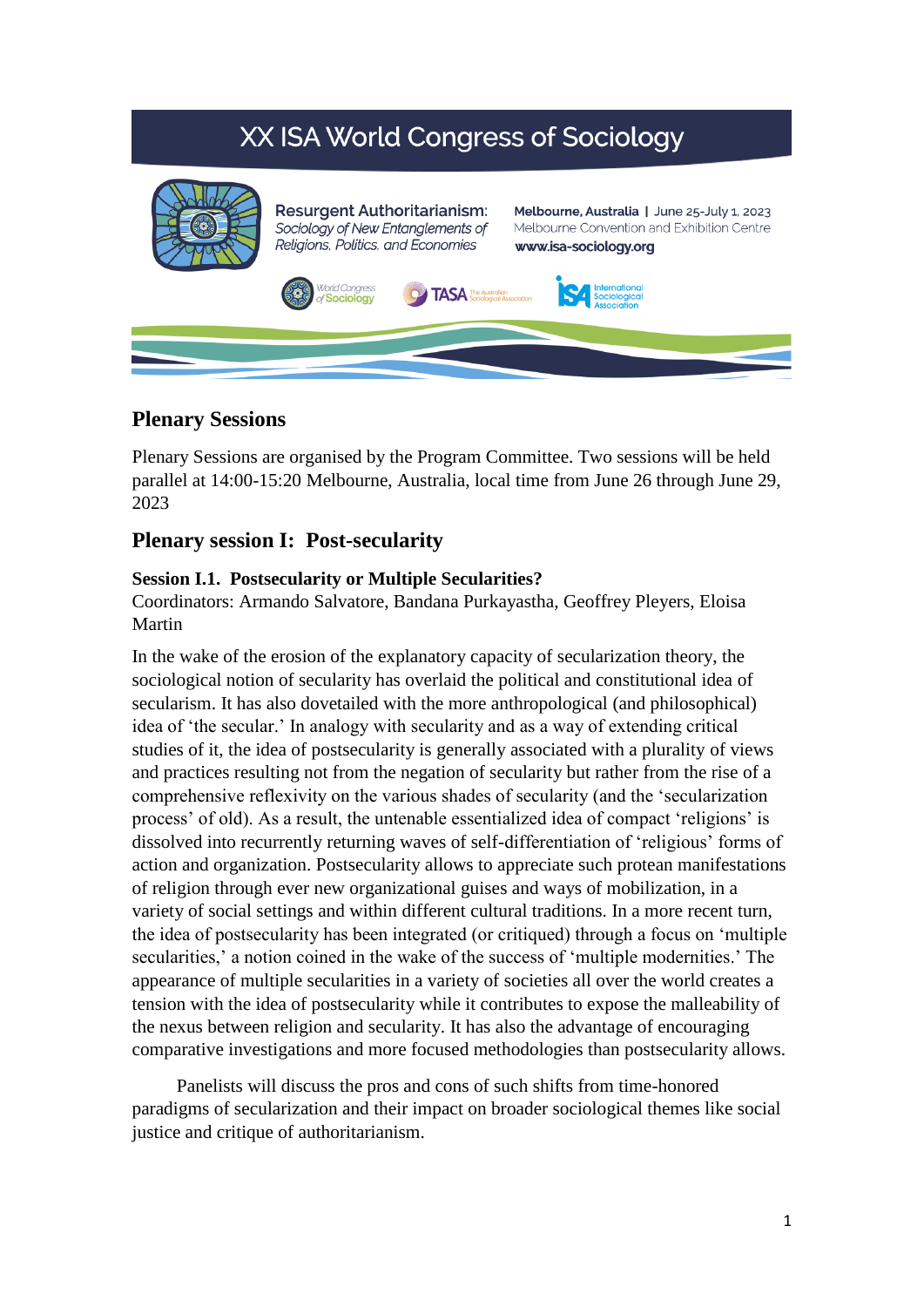#### **Session I.1. Toward Boarder Horizons of Secularims**

Coordinators: Armando Salvatore, Bandana Purkayastha, Geoffrey Pleyers, Eloisa Martin

The dominant debates around secularism and post secularism continue to be grounded in Western understandings of religion and states, even though there are many scholarly conversations about the different structures of state-religion relationships, including discussions of different types of secularism. This plenary will explore the broader horizons of secularism, broadly understood as conversations on state/religion nexus, untied from its Christianity-democracy roots. It will look at critical analyses of power terrains in the dynamic relationship between states, politics, multiple religions, and transnational spheres today. It will include conversations on state co-optation of religions (or religious symbols and identities) to enact state policies, as well as resistances to states. This session will present different streams of conversation amidst the background of multiple modernities.

## **Plenary session II: Auhtoritarianism**

#### **Session II.1. Brutalizing Authoritarianism**

Coordinators: Celi Scalon, Elina Oinas

Authoritarianism is more than the tendency of states to act undemocratically by deploying bureaucratic and police compulsion in social life. In this more descriptive rendering, all states are to some degree authoritarian. Also, authoritarianism is not simply where the sovereign deploys state of exception. It is known that all states contain 'moments' or tendencies of exception and authoritarian practice. Authoritarianism is rather the systematic removal of popular accountability or participation in the decisions of the state and a substantial centralization of executive power in a bureaucracy.

### **Session II.2. Knowledge, Authority and Post-factual Era**

Coordinators: Celi Scalon, Elina Oinas

The pandemic challenged all familiar notions of individual freedoms and collective responsibility. Arguments about facts, trustworthiness of scholars and decision makers alike are contested anew. Similarly, the climate change has pushed social scientists to reconsider our debates on authority and facticity. Do we need new ways of speaking about knowledge, reliability and authority? The sociological debates over positivism, truth, knowledge/power and politics of knowledge production already gained urgency – and a need to revise some more skeptical accounts regarding reason and evidence – due to the popularity of post-factual authoritarian regimes across the world. Simultaneously, the student movements demanding decolonizing of the university system including a revision of sociological curricula, present a powerful challenge to universalizing yet biased tendencies in social sciences. With the increasing anxiety regarding trust in informed decision making be it public health policies, environment or other exercise of state power, it is apparent that authority regarding knowledge is not a matter for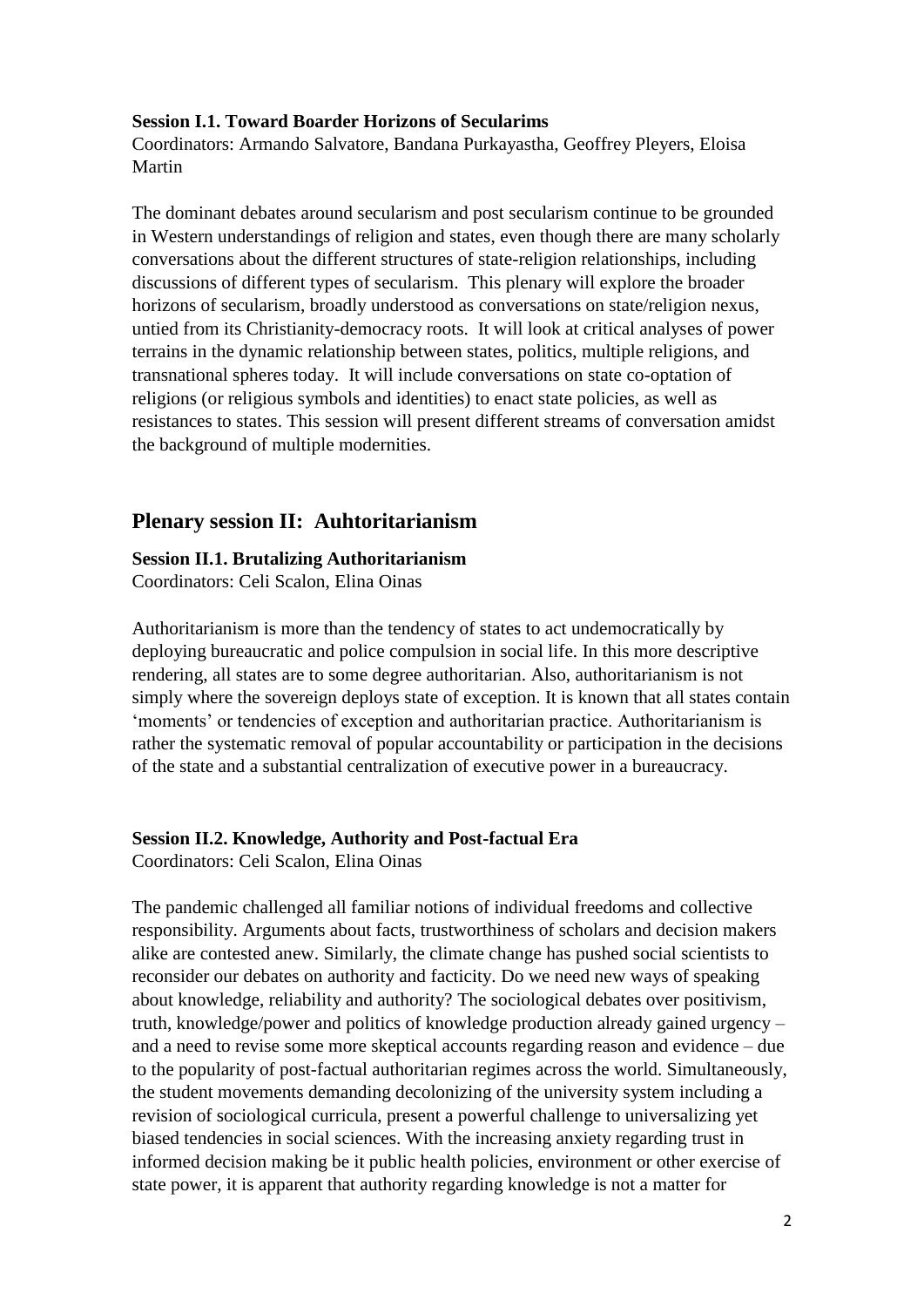academics only but a concern that citizens in vastly different societies need to take seriously. Themes within the theme authority and knowledge, comprise social inequalities, social justice, whose concerns matter, what is matter, post-human concerns, subaltern debates, spirituality and indigenous epistemologies to name but a few.

## **Plenary session III: Populism**

#### **Session III.1. Local Forms of a Global Phenomenon**

Coordinators: Filomin Gutierrez, Sawako Shirahase, Nazanin Shahrokni

This panel is a cross-regional dialogue that addresses the varieties of populist surge in different parts of the globe. Scholars from various regions will discuss the ways in which populism unfolds in specific nations or regions. It provides an occasion to reevaluate populism by comparing its empirical manifestations in one region– its similarities, peculiarities, differences and contradictions— with that of others in different geographical, cultural and historical contexts. In the global rise of populism, why does one form rise in one nation while another form, with its own distinctive features, grip another? The populist hold on power and discourse in Latin America is said to be anchored on state control and economic redistribution, in Southeast Asian on issues of corruption and criminality, while in the U.S. and Europe on immigrations and protection of domestic economic opportunities. On the other hand, there are nations and regions that did not seem to follow the populist trajectory. This panel further interrogates the concept of populism and provide analysis and critique of existing definitions in social scientific discourse as well as normative positions that have formed around it.

## **Session III.2. Populism and its "Others": An Intersectional Approach to the Construction of the "People"**

Coordinators: Filomin Gutierrez, Sawako Shirahase, Nazanin Shahrokni

Despite the saturation of social science discourse with references to 'populism', the latter still remains a notoriously hard to define term. Having said that, there seems to be some consensus on populism setting in motion processes of construction of 'the people' that entail the division of the political into two antagonistic camps, 'us' - the people, the downtrodden and disenfranchised on the one hand, and 'them' – political and social elites, out of touch with the grassroots, not interested in listening to the former. Populism – right wing or left, is premised on notions of social and political injustice and appeals to address societal differentials. As such, it is always emerging at the intersections of ethnic, racial and gendered differences within society; it is inflected with such notions of difference and embedded in practices of 'othering' and exclusion related to them. This panel seeks to foster discussion and debates on the ways in which race, class, gender, sexuality and other social categories of difference work together in the construction of the people as exemplified in the cases of white working class, 'feminist' and 'libertarian' populism, or, of its others as manifested in processes of 'othering' in femonationalist, Islamophobic and xenophobic discrimination.